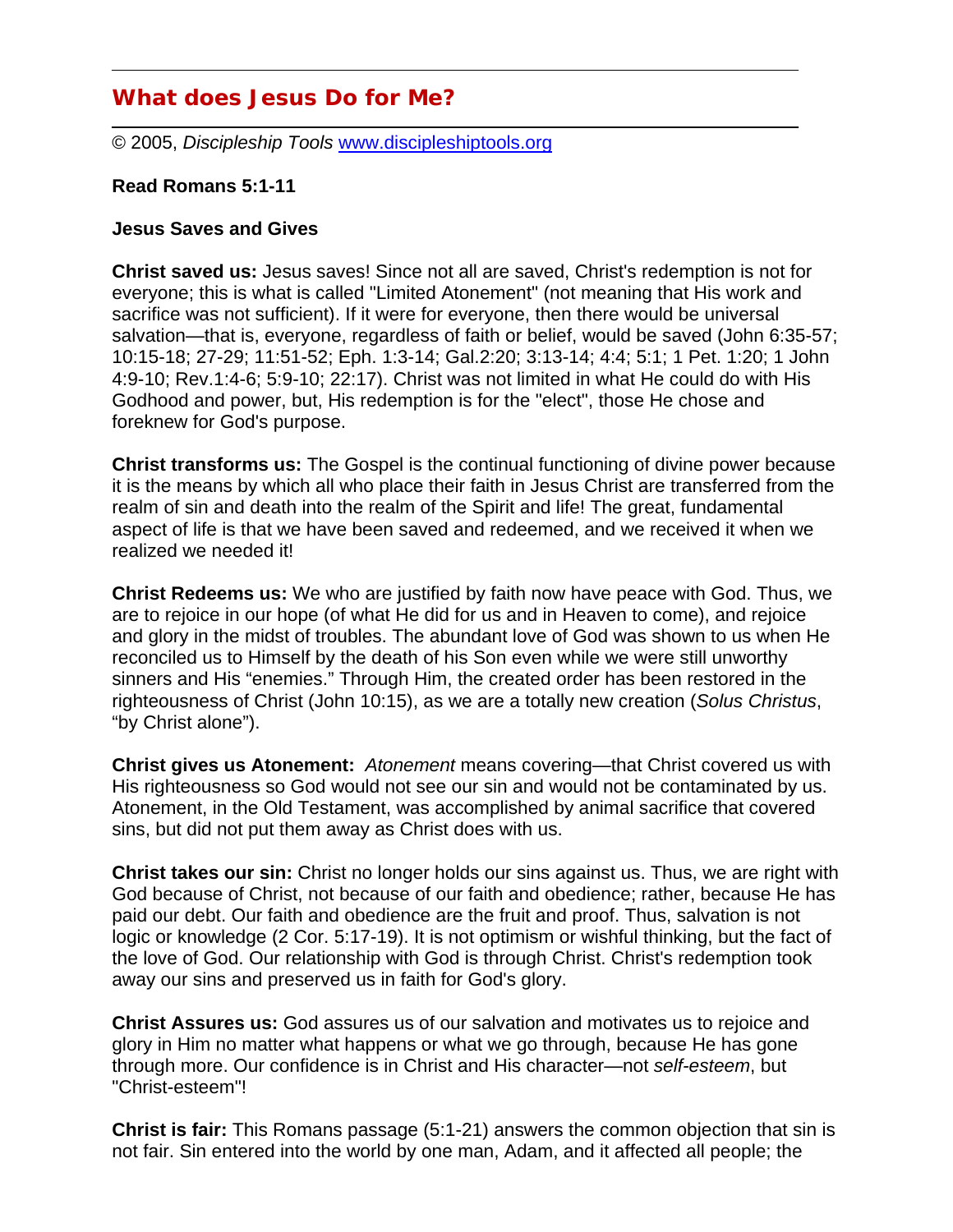grace of God, which justifies us, came into the world by One man/God. Adam, along with all of us, deserved to die; Christ did not. Thus, it is unfair to God—not to us! The law proved that we deserve sin unto death; but we are offered the superior, abounding love of grace, as *"reigning through righteousness unto eternal life by Jesus Christ."*

**Christ gives us grace:** Grace was not an after-thought of God, but a part of the plan all along. Jesus Christ, by His love and grace, transcends the boundaries of our sin to give us His Grace. Yes, this grace saves us, but it also does so much more. It gives us the joy to endure the harshness of life. He gives us the hope to persevere and makes our life purposeful and meaningful. He does this with His Spirit and His love! He gives us access to Himself. It is God's abiding love that keeps us attached in grace and purposed for His glory. Alone, we would quickly fall away into our sin, and forget who we are in Christ, just as the Israelites did throughout the Old Testament, especially in Judges 2. God has always dealt with people—from Adam to the Patriarchs, prophets and all—with grace. The Old Testament helps us understand the conflict and limit of the Law. We are all in Adam; we had no control over our first birth, but we had to learn (John 16:33). The Holy Spirit is the glue who keeps us sticking together. He takes us, who are His enemies by our sin, and reconciles us so we are no longer enemies, but rather His friends (John 14-15).

**Christ Justifies us:** *Justification* means that not only has God forgiven and accepted you, He has covered you with the righteousness of Christ. Therefore, you are pleasing to God. Justification is not just insurance from Hell, but is lasting and a source of blessings. The implications of justification are our true riches, our access to God through the Holy Spirit by what Christ has done. It is an aspect of His *Love* that Christ died in our place. The love that flows from us is not from us, but from God through His Spirit (1 Cor. 13). We cannot prove love; we can only respond and obey it. All this happened in God's timing (John 17:1; Acts: 2:23; Gal. 4:4), thus we need to trust God and His timing, and not ours.

**Christ gives us riches:** Our riches, such as how wonderful it is to be a Christian, are beyond precious. We have love, hope, joy, and grace. We have access to God anytime; if riches were based on our works, it would be limited to depending on what we did and we can do nothing to please God on our own and thus have nothing of eternal value.

**Christ gives us peace:** *Peace* means we have been reconciled and are no longer His enemies as when we were in sin. We have assurance and hope, and our sin and guilt have been covered and removed from His sight; however, it must be accepted and received by faith. Our idea of justice cannot be a factor to an all-knowing and allpowerful God. This understanding helps give us our contentment!

**Christ takes us through hard times:** Trials work in our favor (Rom. 8:28) and not against us. They actually promote spiritual growth! *Tribulations* refer to the hardships we face. God does not always cause them to go away; rather, He carries us through and uses them to teach us maturity and character. Trials build faith and character, allowing us to be better used to glorify God. Trials are not a personal attack against us, but rather they allow God to work in us in a deeper way to be of better use to Him for others.

**What we Give Jesus is our Gratitude**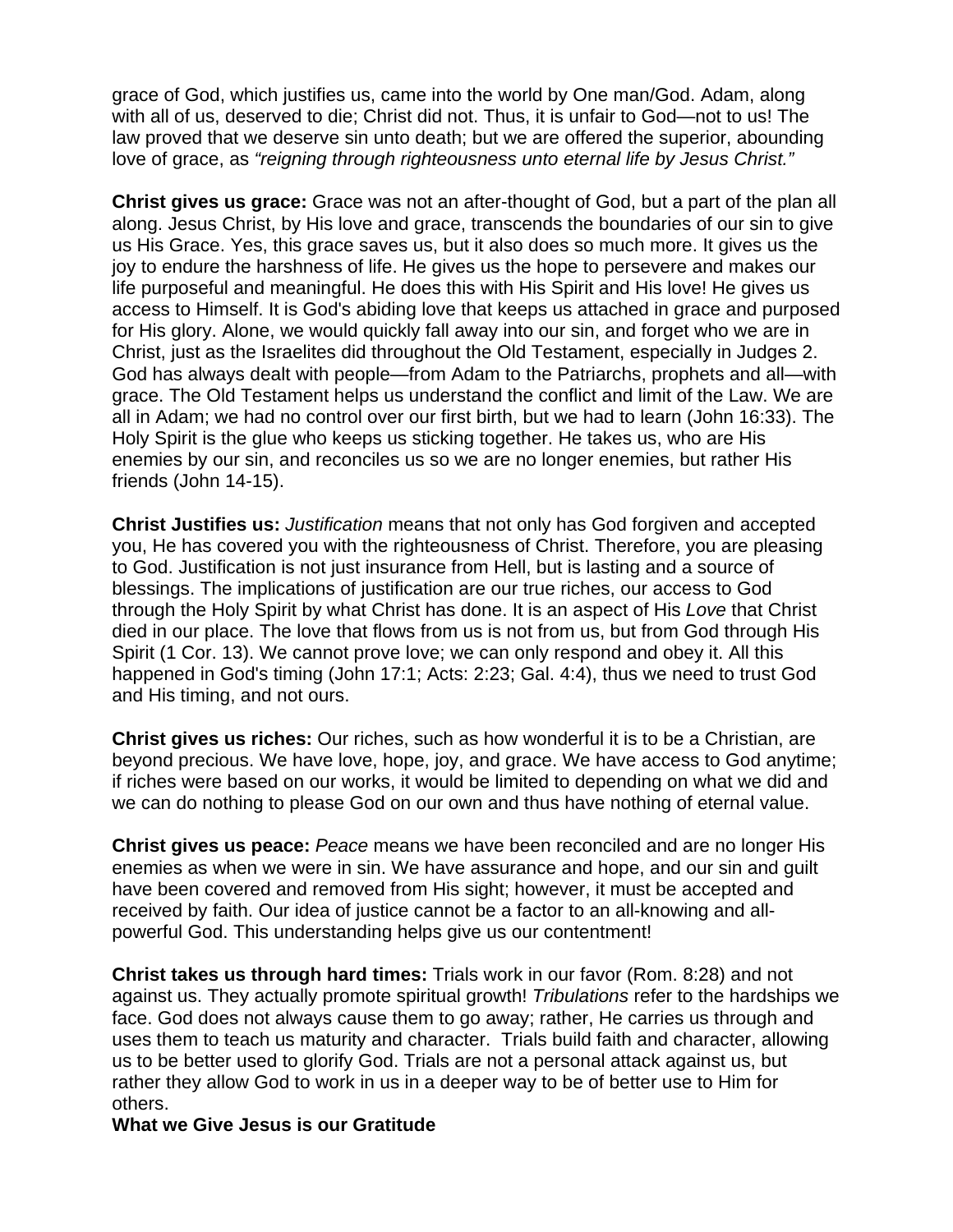Do you see all that Jesus has done for you? Our relationship with God is through Christ. Christ's redemption is that He took away our sins and preserved us in faith for God's glory! The question now is *what will you do with this? How will you live?* 

**We give Christ our Repentance:** Repentance does not save us; repentance is only the realization of our salvation. We must place our focus on the cause (Christ) not the effect (What He has done), because the effect will flow from a natural desire and create growth and maturity. Our duty is to take care of the chicken and not the eggs, for the eggs will come anyway when we care for the chicken.

**We give Christ ourselves:** Our identity is who we are in Christ, and nothing else. Once we fully realize that the love of Christ has been poured out in us, we can identify ourselves in Him. We will be able to identify Christ's interests in others over our own interests (John 15:3; Rom. 9:3; 1 Cor. 9:22). We need not be frustrated or filled with worry when we have Christ (1 John 4:17-19).

**We give Christ our service:** True service is doing things for others that we really do not like to do (2 Cor. 12:15). Our service must not be guided by our desires or our needs. When we think "we are all that," (holy) we are of no use to Him. All we do is isolate ourselves into a sub-culture when God calls us to be salt and light. Our goal is not to serve, but to be His children, and that devotion will lead us to serve. We are to keep our eyes on Him, to keep our mind on Him!

**We give Christ our love:** Love is not in our nature. Our response is to put Jesus first (John 15:12; 21:17; 2 Pet. 1:5-7; 3:9; 3 John 7) and let Him work in our lives. Thus, God will bring us to people and situations we may not like so we will learn true love. Love is also disciplined, constant, and spontaneous.

**We give Christ our growth:** Because our greatest problem has been solved and the barrier between us and God has been removed, we are no longer separated from God. Christ will meet us in our deepest need. We can be committed to growing in Him. Our justification is not an escape from the bad things that happen; it is a starting point to build and develop character, patience, and dependence on God's grace, as Abraham did by faith. We are accountable for our choices. This is what Discipleship is about; it is our response of passion and obedience to our Lord and to His love.

We have to see the magnificent aspect of what Christ has done for us. We need to see the joy (James 1:2-4) and the hope (Heb. 6:18-19) we are given. This is foundational to life and liberty. Without hope, we cannot persevere in life effectively, because we would give up and become captivated by correction or oppressed into drudgery. This hope gives us the road on which to drive our maturity and spiritual growth. As we go through life, we learn; and, when we learn, we grow; and, when we grow, we develop character and hone and improve our worship of Christ. This builds our personality and lets us be better used in the lives of others. Our character and what He is doing in our lives are our true treasures. And, this richness is so much more tangible and impressive than what the world offers. To take this hope to new levels and apply it with passion and conviction, we have to see who we are in Him. We must be careful that our faith is developed from God's nature and not ours! This hope will not just fuel our liberty but also our worship because we praise God for what He has done.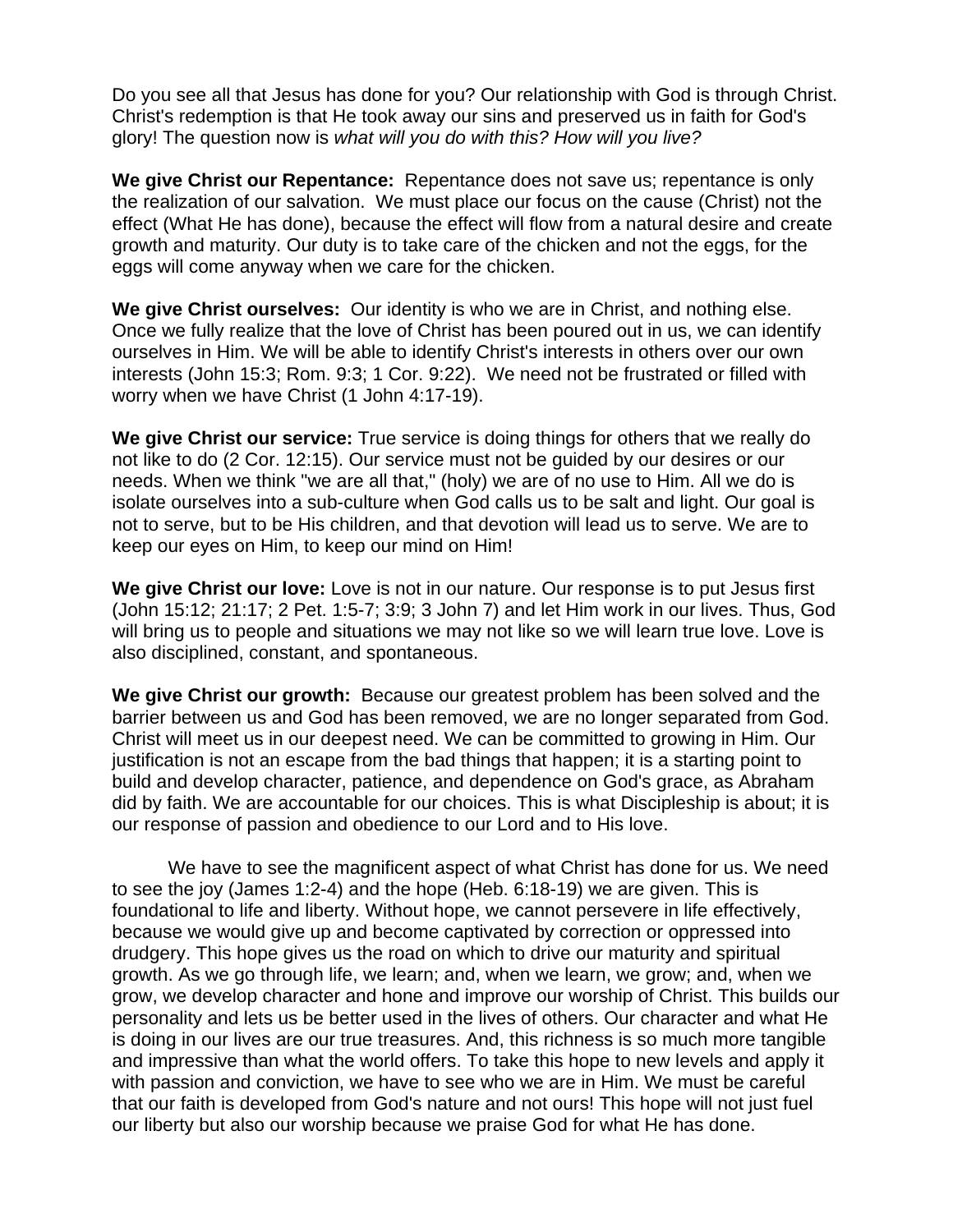## **Do you realize what Jesus Christ has done in you?**

### **Questions:**

- 1. Who is Jesus for you? Who should He be?
- 2. How does Jesus help you when you are down and feeling upset? How can He help you?
- 3. Have you considered that the implications of our justification are our true riches, not what we make, or earn, or do?
- 4. How can "our riches" be translated into being a wonderful Christian who is filled and overflowing with love, hope, joy, and grace?
- 5. What is/was the barrier that has been removed that had separated us from God?
- 6. What does it mean to you that you now have assurance and hope, and your sin and guilt have been removed? However, it must be accepted and received by what?
- 7. What is the role of repentance? How do you keep repentance in your *queue* that is on top of your mind in your Christian walk?
- 8. What must you do to allow the desire for growth and maturity in your life to be fulfilled?
- 9. How can you show others that faith and obedience are fruit and proof, not the instigators of the Christian life?
- 10. What frustrates you in life? What do you need to do to remove those frustrations? How can Jesus help you?
- 11. Our confidence is in Christ and His character, not in self-esteem. So, how do you apply this "Christ-esteem?"
- 12. "True service is doing what we do not like to do for others." So, what do you not like to do?
- 13. What can you do to reaffirm that your identity is who you are in Christ, and nothing else?
- 14. When was a time that Christ met you in your deepest need?
- 15. What is the prime goal or "prime directive" (for our Star Trek fans) for the Christian faith?
- 16. How can trials promote spiritual growth? A lot of Christians think bad things happen only to those in sin or those that have little faith and that if you have enough faith, you will be blessed. Is this biblical? If so, why? If not, why not?